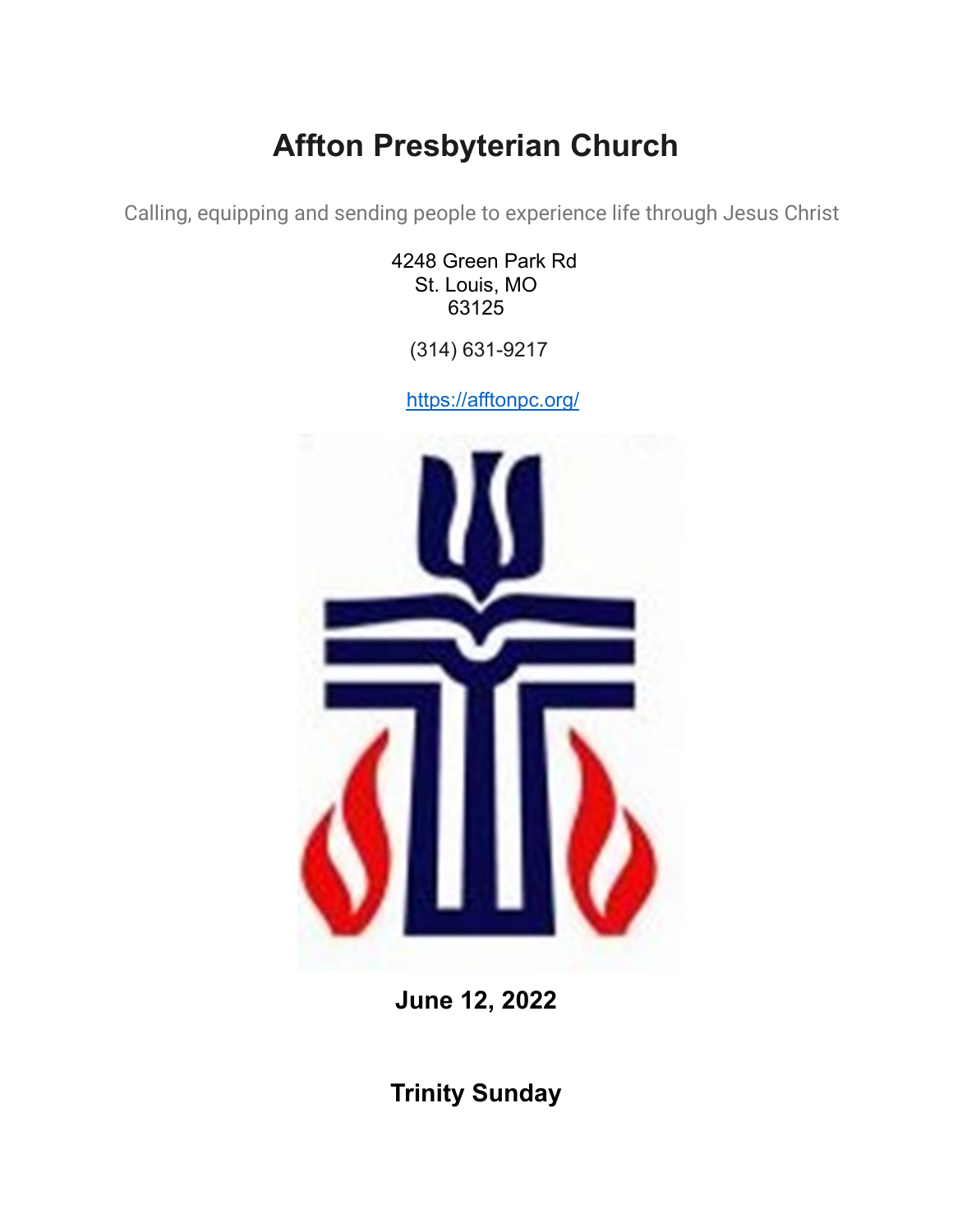## **Service for the Lord's Day**

Words of Welcome & Announcements

Prelude

⇧Call to Worship

Father, Son, and Holy Spirit: **Glory to you forever!** Speaker, Word, and Breath of Life: **Glory to you forever!** Giver, Gift, and Giving: **Glory to you forever!** Lover, Beloved, and Love itself: **Glory to you forever!** God who was, God who is, God who is to come: **Glory to you forever, holy Triune God!**

ûHymn #138 "Holy, Holy, Holy! Lord God Almighty!"

Prayer of Confession

**God of grace, love, and communion, we confess that we have failed to love you with all our heart, soul, and mind; and to love our neighbors as ourselves. We ignore your commandments, stray from your way, and follow other gods. Have mercy on us. Forgive our sin and raise us to new life that we may serve you faithfully and give honor to your holy name.**

Assurance of Pardon

⇧Response "Glory to God, Whose Goodness Shines On Me"

⇧Passing the Peace

Prayer for Illumination

**Holy, Holy, Holy Three in One, guide us by the Spirit of truth to hear the Word of life you speak, and to give all glory, honor, and praise to your threefold name; through Jesus Christ our Lord. Amen.**

| Scripture  | John 16:12-15                             |
|------------|-------------------------------------------|
| Sermon     |                                           |
| ûHymn #268 | "God, Who Stretched the Spangled Heavens" |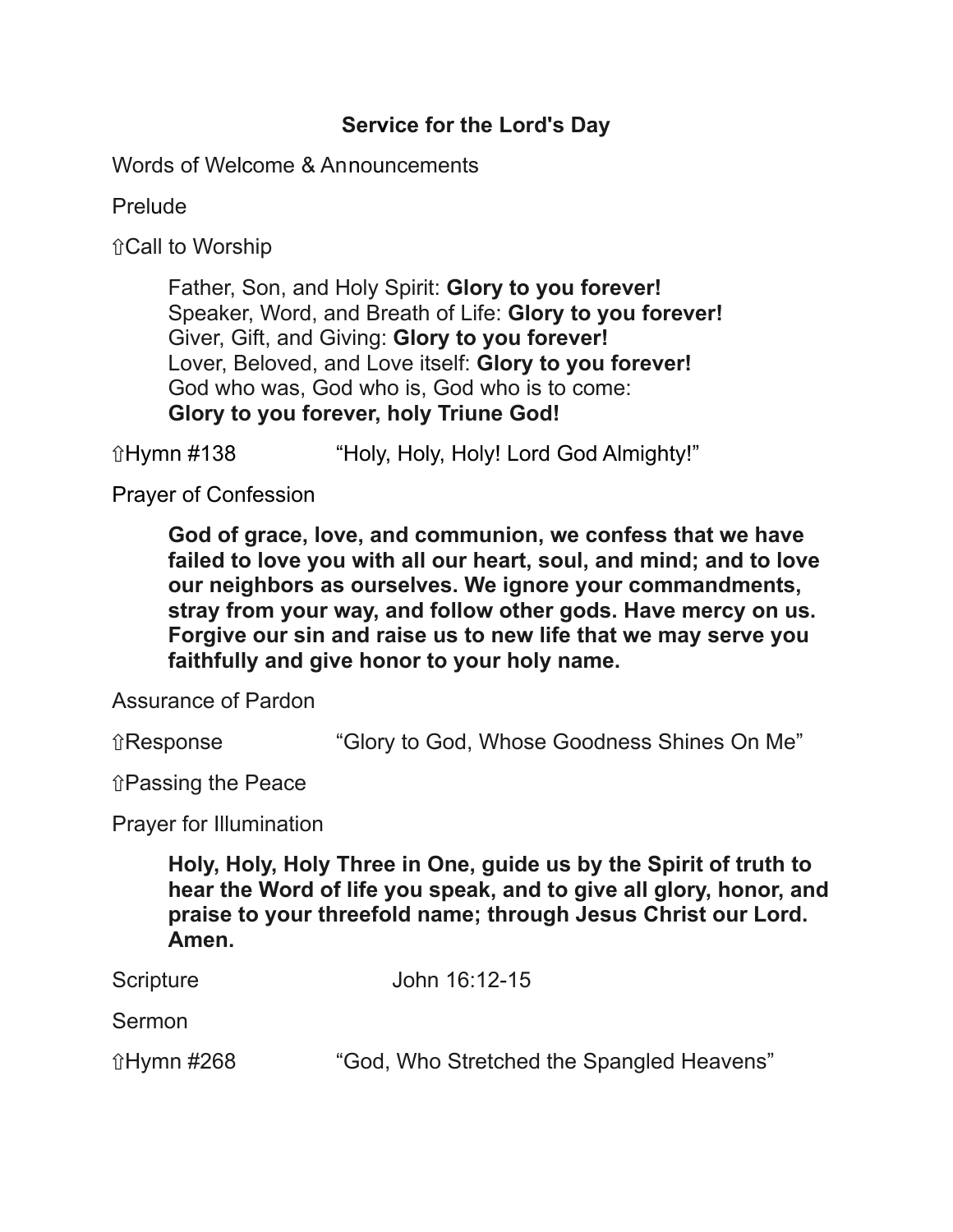**I believe in God the Father Almighty, Maker of heaven and earth, and in Jesus Christ his only Son our Lord; who was conceived by the Holy Ghost, born of the Virgin Mary, suffered under Pontius Pilate, was crucified, dead, and buried; he descended into hell; the third day he rose again from the dead; he ascended into heaven, and sitteth on the right hand of God the Father Almighty; from thence he shall come to judge the quick and the dead. I believe in the Holy Ghost; the holy catholic church; the communion of saints; the forgiveness of sins; the resurrection of the body; and the life everlasting. Amen.**

Prayers of the People and The Lord's Prayer

**Offering** 

Please place offerings in the collection plate on the table upon entering or exiting the building. Checks can also be mailed to the church or donations made online.

⇧Response of Praise "Doxology"

⇧Prayer of Dedication

**Holy Spirit, you have filled us with your life. Christ our Savior, you have embraced us in your love. God our Mother, you have fed us with your grace. Receive now these gifts we return to you, and turn them and us to your purpose in your beloved world, sharing your life, your love, and your grace with all. Blessing and honor and glory to you, Holy Father, Holy Son, Holy Spirit. Amen.**

⇧Hymn #194 "Peoples, Clap Your Hands!"

⇧Charge and Benediction

Postlude

#### **The people serving you…**

| Musician:  | <b>Lynette Milles</b> |
|------------|-----------------------|
| Liturgist: | Karen Murawski        |
| Pastor:    | Rev. Hannah Zyla      |